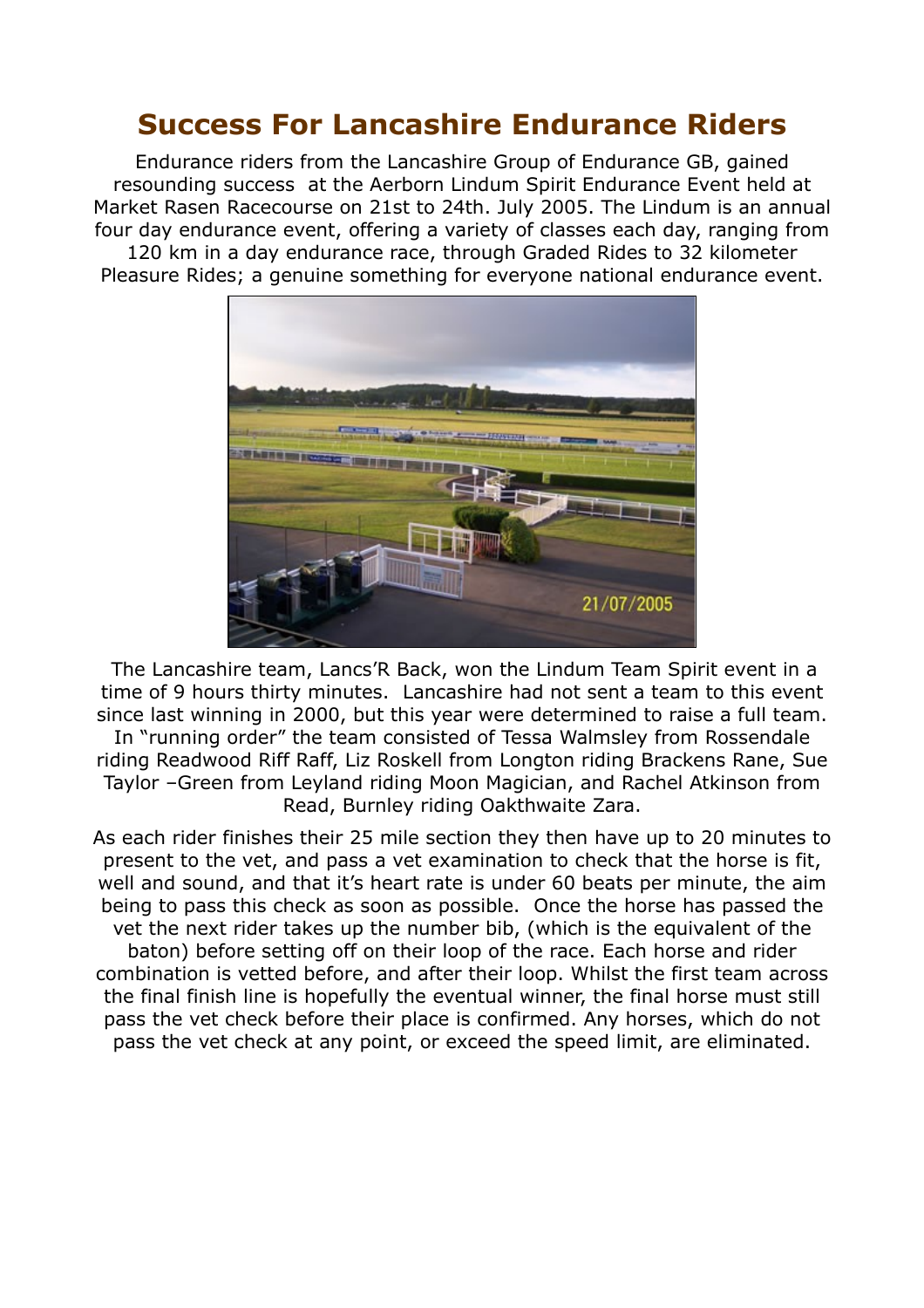

Lancashire had not sent a team to this event since last winning in 2000, but this year were determined to raise a full team – although at one stage even this seemed unlikely until Team Manager Sue Taylor- Green decided at the last minute that she would fill the gap and ride in the team. In "running order" the team consisted of Tessa Walmsley from Rossendale riding Readwood Riff Raff, Liz Roskell from Longton riding Brackens Rane, Sue Taylor –Green from

Leyland riding Moon Magician, and Rachel Atkinson from Read, Burnley riding Oakthwaite Zara.



The race started as a mass start on Market Rasen Racecourse at 6am in the morning and soon progressed to a high level of excitement when Tessa Walmsley moved into the lead. Tessa came back to the racecourse to finish her loop first, with the team from Derbyshire close behind. Liz Roskell set out next, and maintained this lead followed by Sue Taylor-Green, all the Lancs horses passing the vet and time checks successfully. The atmosphere was very intense as Rachel Atkinson set out on the last loop, as Rachel had to plan her finish carefully. It was important that she maintained the lead over Derbyshire, but had to be cautious not to go to fast so as to avoid being eliminated with speed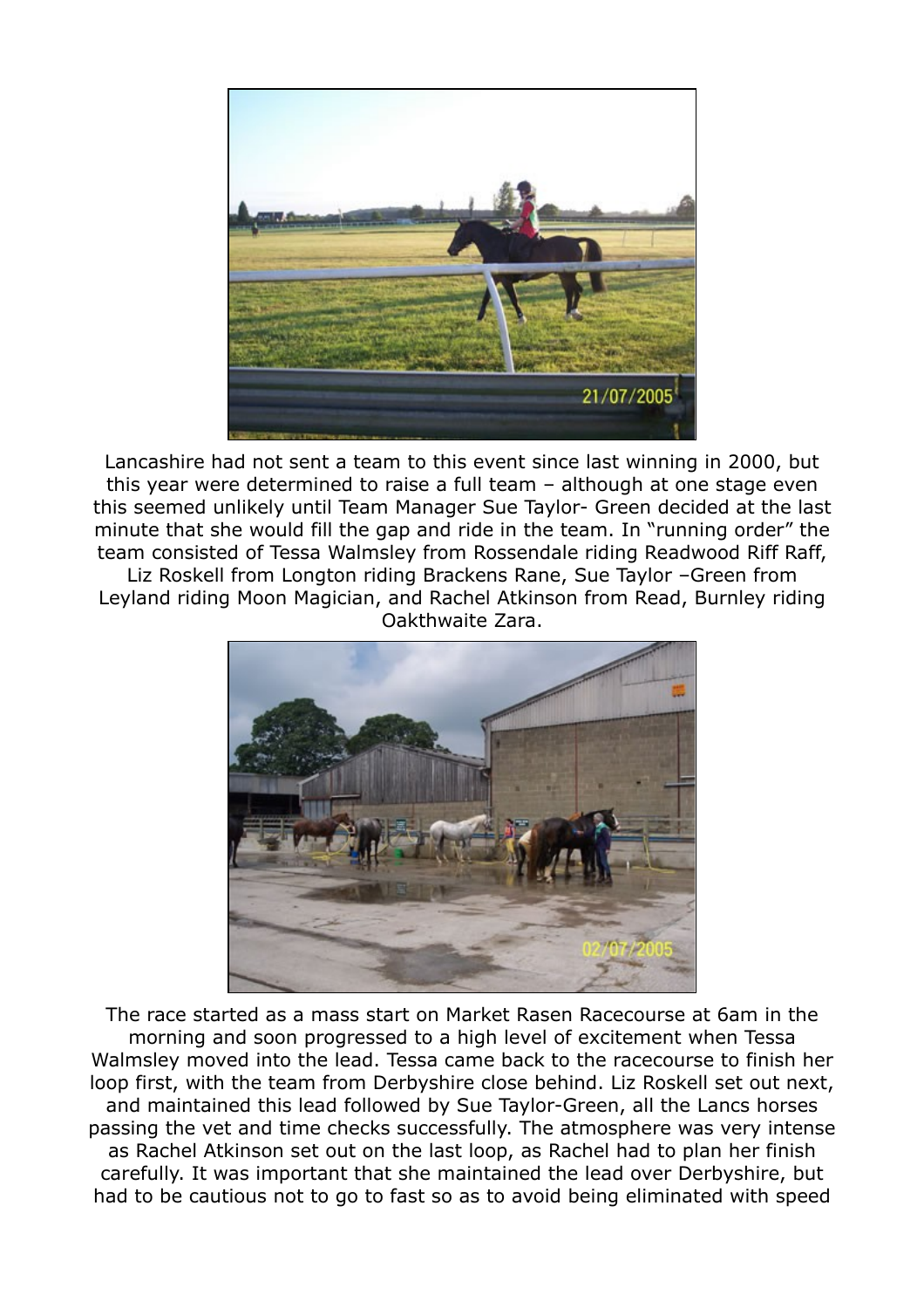penalties. Rachel judged her position carefully and raced first past the post on the racecourse, amid cheers from the rest of the team. None of the team dared to look at each other as Oakthwaite Zara very quickly presented to the vet, but as she passed fit and sound, another cheer went around the crowd, and the Lancashire Team's win was confirmed. The team was single handedly but very ably supported throughout the day by their one and only "crew person" Andrew Atkinson.



At the presentation ceremony later that evening, the teams were awarded a variety of gratefully received prizes, donated by sponsors Burstalls Solicitors, Aerborn Equestrian and Dengie Feeds.

Other riders from Lancashire were successful in individual events across the four days of competition. Linda Cowperthwaite won the Lindum Poacher 124 kilometer Endurance race with First Time, and Jean Merchant won the 100 kilometer Endurance Race with Tanita.



Lancs'R Back( from left to right) Sue Taylor-Green, Liz Roskell, Andrew Atkinson, Rachel Atkinson and Tessa Walmsley.